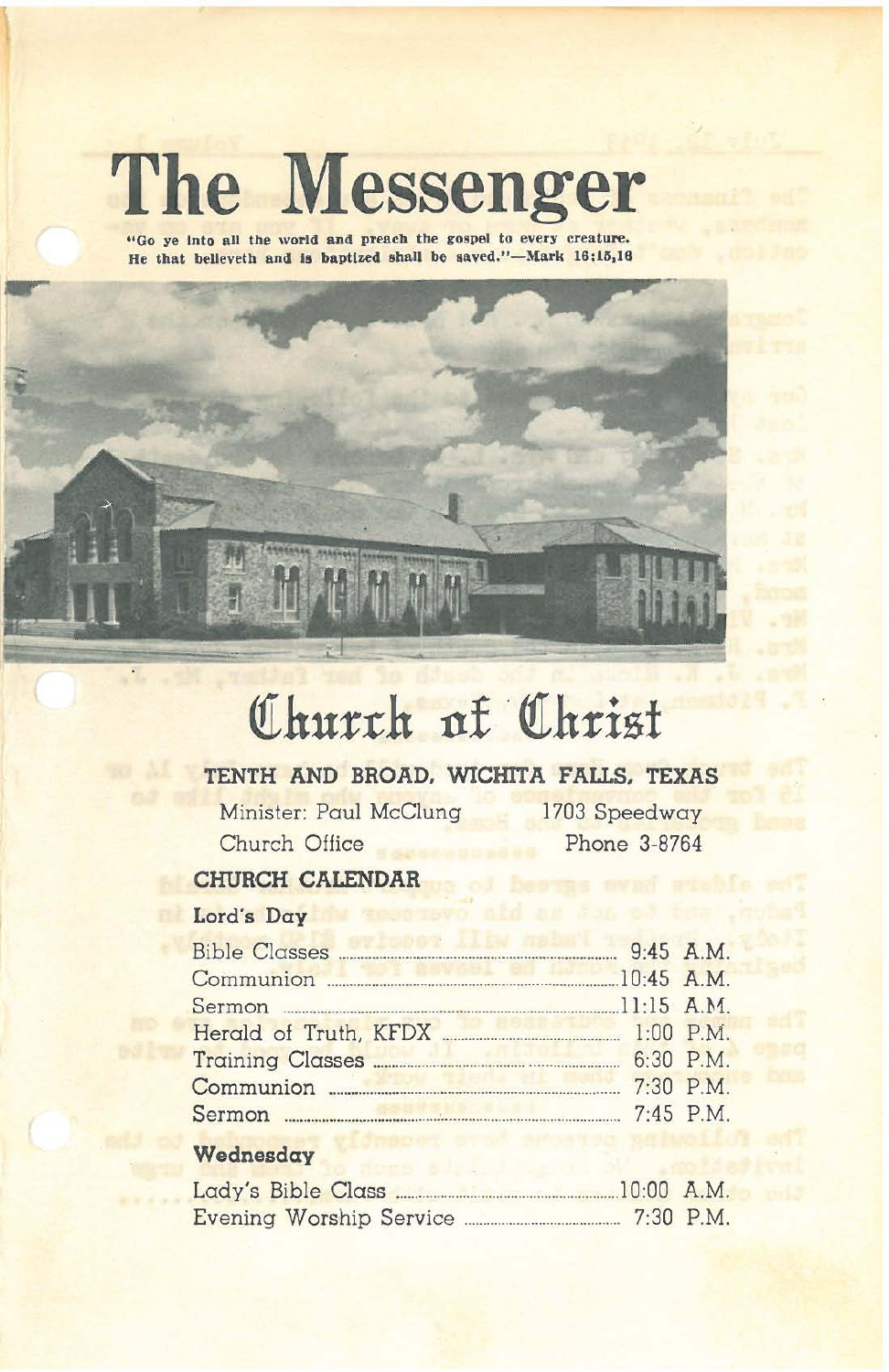#### -I!!<sup>1</sup>*<sup>v</sup>* l2..:-l9:;J5:21 ..:!.V;i.ol~um~e'\_"1'\_\_\_\_

The finances of Tenth and Broad are dependent on its members, whether at home or away. If you are on vacation, don't forget your contributions here.

#### \*\*\*\*\*\*\*\*\*\*\*\*

Congratulations to Mr. and Mrs. Lewis Eden on the arrival of their son June 20.

Our sympathy is extended to the following who have lost loved ones:

Mrs. Sam Roddy and Mrs. L. A. Scherff in the death of their mother and grandmother, Mrs. Alice Roddy. Mr. H. L. Abaraathy, Sr., in the death of his mother at Merkle, Texas.

Mrs. Mike Smith in the death of her father, Mr. Al $pond, at ant.$  **Oklahoma.** 

Mr. Victor A. Bitz in the death of his father. Mrs. R. F. Ladd in the death of her mother June 26. Mrs. J. K. Ricks in the death of her father, Mr. J. F. Pittman, at Lockney, Texas.

#### \*\*\*\*\*\*\*\*\*\*\*

The truck from Home for Aged will be here July 14 or 15 for the convenience of anyone who might like to send groceries to the Home.

#### **\*\*\*\*\*\*\*\*\*\*\*\***

The elders have agreed to support Brother Gerald Paden, and to act as his overseer while he is in Italy. Brother Paden will receive \$150 monthly, beginning the month he leaves for Italy.

The names and addresses of our missionaries are on page 4 of this bulletin. It would be good to write and encourage them in their work.

#### \*\*\*\*\*\*\*\*\*\*

The following persons have recently responded to the invitation. We congratulate each of them and urge the other members to visit with them..............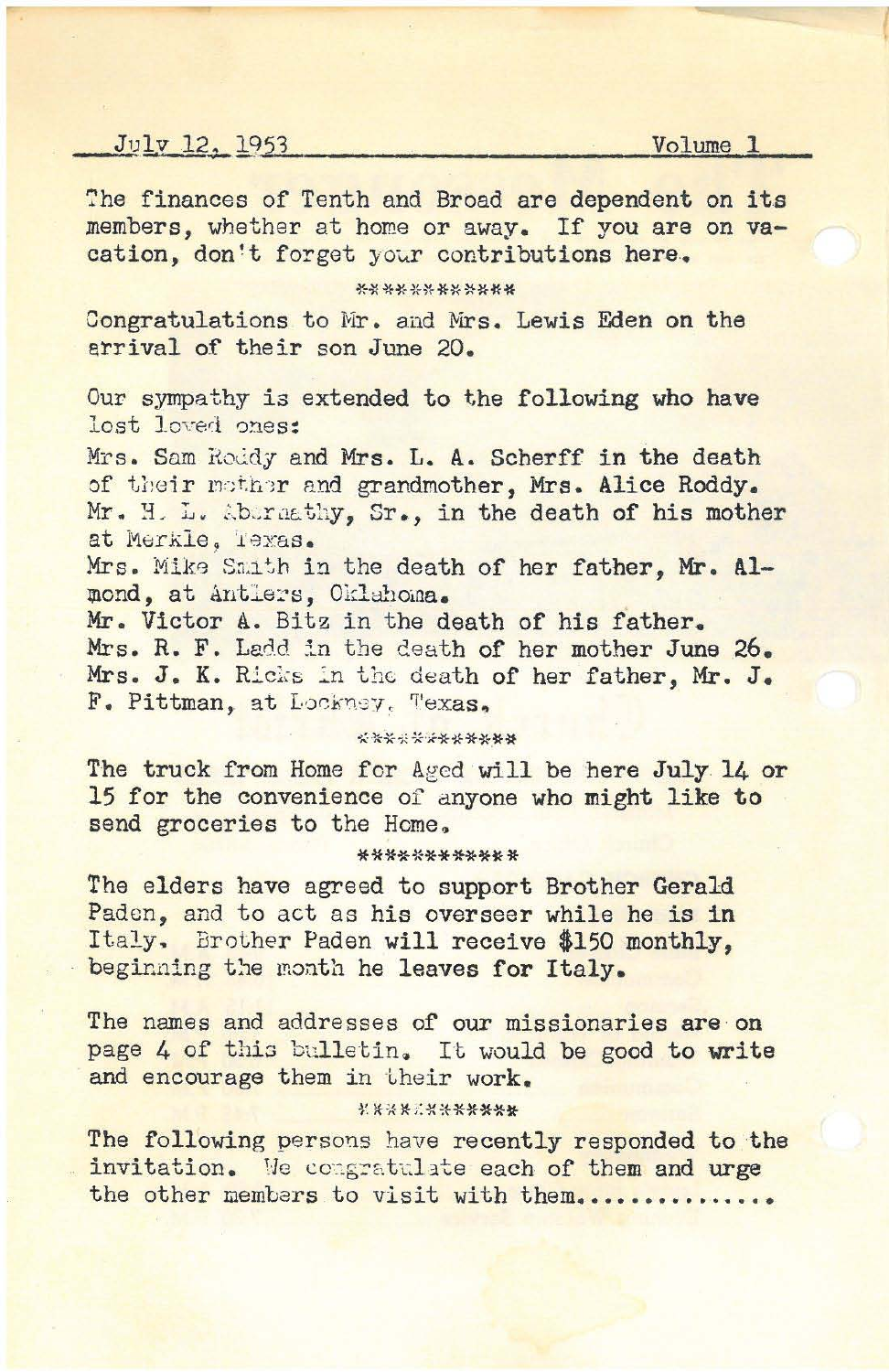## Baptisms: Garland Bailey, 1613 Orchard, Phone 7-3300. J. E. Eakin, 1615 Pearl, Phone 2-4513. James W. Marshall, 1520 N. 7th, Phone 2-2304. Jerry McMichael, 804 Lincoln, Phone 2-8069. Shirley Rogers, 1508 13th, Phone 3-0427. Restorations: Joyce Jackson, 1302 21st, Phone 7-7436. Mr. and Mrs. R. D. Kemp, 2815 Avenue S. Mr. and Mrs. Jas. Lancaster, 2100 Jones, Phone 2-7140. Placed Membership: Eddie Martin, Saving Hotel, Phone 2-0222, from Granite, Oklahoma. Selma Peterson, 1317 11th, Apt. D, from Lubbock. Mary Ann Risner, 1605 lOth, Phone 2-4549, from Altus, Oklahoma. Joan Stroud, 1605 10th, Phone 2-4549, from Altus. **\*\*\*\*\*\*\*\*\*\*\*\*** Remember the shut-ins and those who are in the hospitals. Shut-Ins: Mrs. Alma Sterne, 1106 Monroe; Mrs. Enoch White, 1500 Fillmore; Mrs. J. A.Thornton, 1701 Eustin; James Wall, 3117 Kemp; Mrs. McMichael, 804 Lincoln; Mrs. Crowell, 1507 15th; Mrs. Stirman, 1515 15th; Mrs. F. F. Arp, 1603 Grace; Mrs. S. E. Sanders, 1515 13th; Mrs. Fred Fentress, 1646 Elizabeth; Cecil Davis, Box 100, Veterans' Hospital, Ft. Worth. In Hospital: Mrs. A. C. McFarlin, General Hospital, Room 410. Major L. W. Hare, Sheppard Base Hospital. **.\*\*\*\*\*\*\*\*\*\*\*\*** This is our first bulletin. We will appreciate your cooperation in keeping us informed as to any sick, births, deaths, members of church who move, etc.